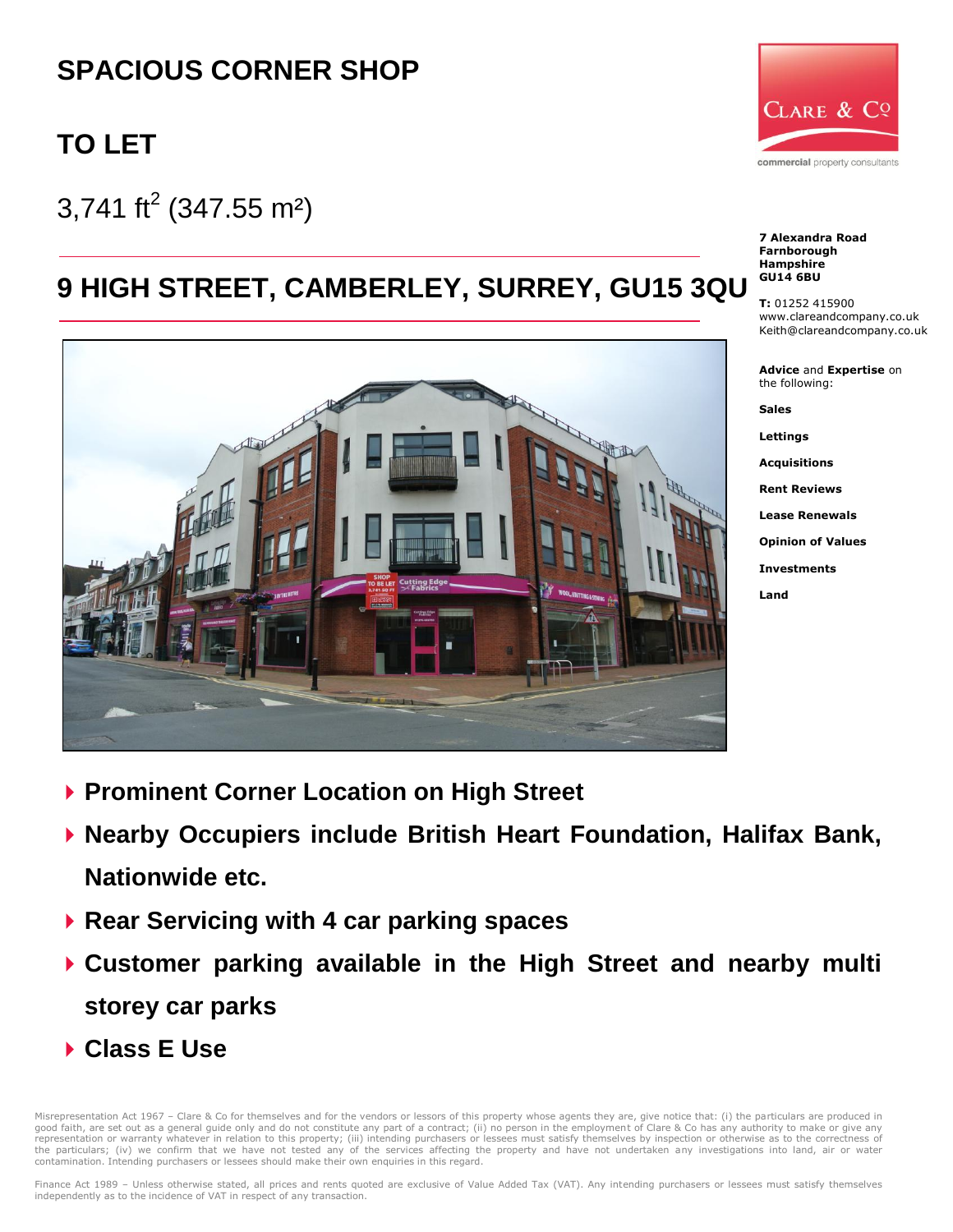

### **LOCATION**

The premises are situated in a prominent location on the corner of the High Street and St Georges road. Nearby occupiers include British Heart Foundation, Electrical, Halifax Bank, Nationwide etc. Camberley town centre is situated within a few miles from the M3 (Junction 4).

### **DESCRIPTION**

Corner retail unit with rear servicing and parking for 4 cars.

#### **FLOOR AREAS**

| <b>Total Floor Area</b> | 347.55 sq. m | 3,741 sq. ft |
|-------------------------|--------------|--------------|
| Total shop depth        | 53.23m       | 57'3"        |
| Internal Width          | 58.34 m      | 62'8"        |

Disabled Cloakroom with WC and Wash Hand Basin. Kitchen

*Measured in accordance with the Royal Institution of Chartered Surveyors Code of Measuring Practice (6th Edition)* 



#### **AMENITIES**

- Prominent Corner location on High Street
- Nearby Occupiers include British Heart Foundation, Halifax Bank, Nationwide etc.
- Rear Servicing with 4 car parking spaces
- Customer parking available in the High Street and nearby multi storey car parks
- Class E use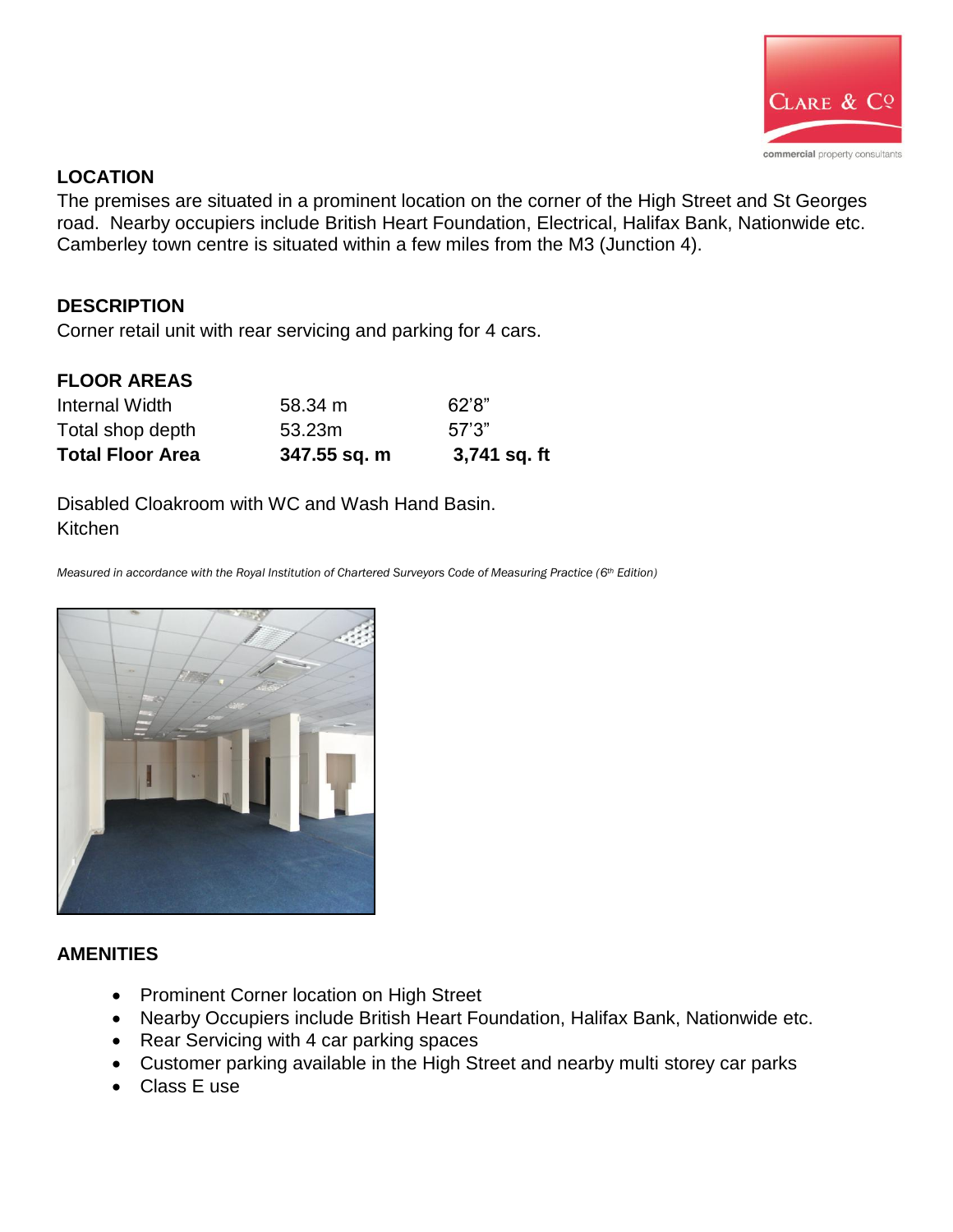

#### **RENT/TERMS**

Offers invited in the region of £50,000 per annum exclusive plus VAT.

A new lease is available on a fully repairing and insuring basis ideally for a period of 10 years, subject to 5 yearly upward only rent reviews. The lease will be excluded from the Security of Tenure Provisions of the Landlord and Tenant Act 1954-part ii sections 24-28 (as amended).

## **SERVICE CHARGE**

We understand that the current service charge is about £3,700 per annum exclusive.

## **BUILDING INSURANCE**

We understand that the building insurance is currently £383.53 per annum exclusive.

#### **RATES**

| Rateable value                  | £38,250    |
|---------------------------------|------------|
| Uniform Business Rate (2020/21) | 49.9p/E    |
| Rates Payable (estimated)       | £19,086.75 |

*These figures are not to be relied upon and it is recommended interested parties should make their own enquiries with the Local Rating Authority*

## **PLANNING**

With effect from 1<sup>st</sup> September 2020 the ground floor shop now has the new Use Class of E, see below:-

| Use                                            | Currently defined Use Class | New Use Class |  |
|------------------------------------------------|-----------------------------|---------------|--|
|                                                |                             |               |  |
| Retail/shops                                   | A1                          |               |  |
|                                                |                             |               |  |
| Financial & Professional Services              | A2                          |               |  |
|                                                |                             |               |  |
| Food and Drink                                 | A3                          |               |  |
|                                                |                             | E             |  |
| Offices, R&D and light industrial              | <b>B1</b>                   |               |  |
|                                                |                             |               |  |
| Clinic, Health Centres, Creches, Day Nurseries | D <sub>2</sub>              |               |  |
|                                                |                             |               |  |
| Gyms, indoor activities                        | D1                          |               |  |
|                                                |                             |               |  |

## **LEGAL COSTS**

Each party are to be responsible for their own legal costs involved in this transaction.